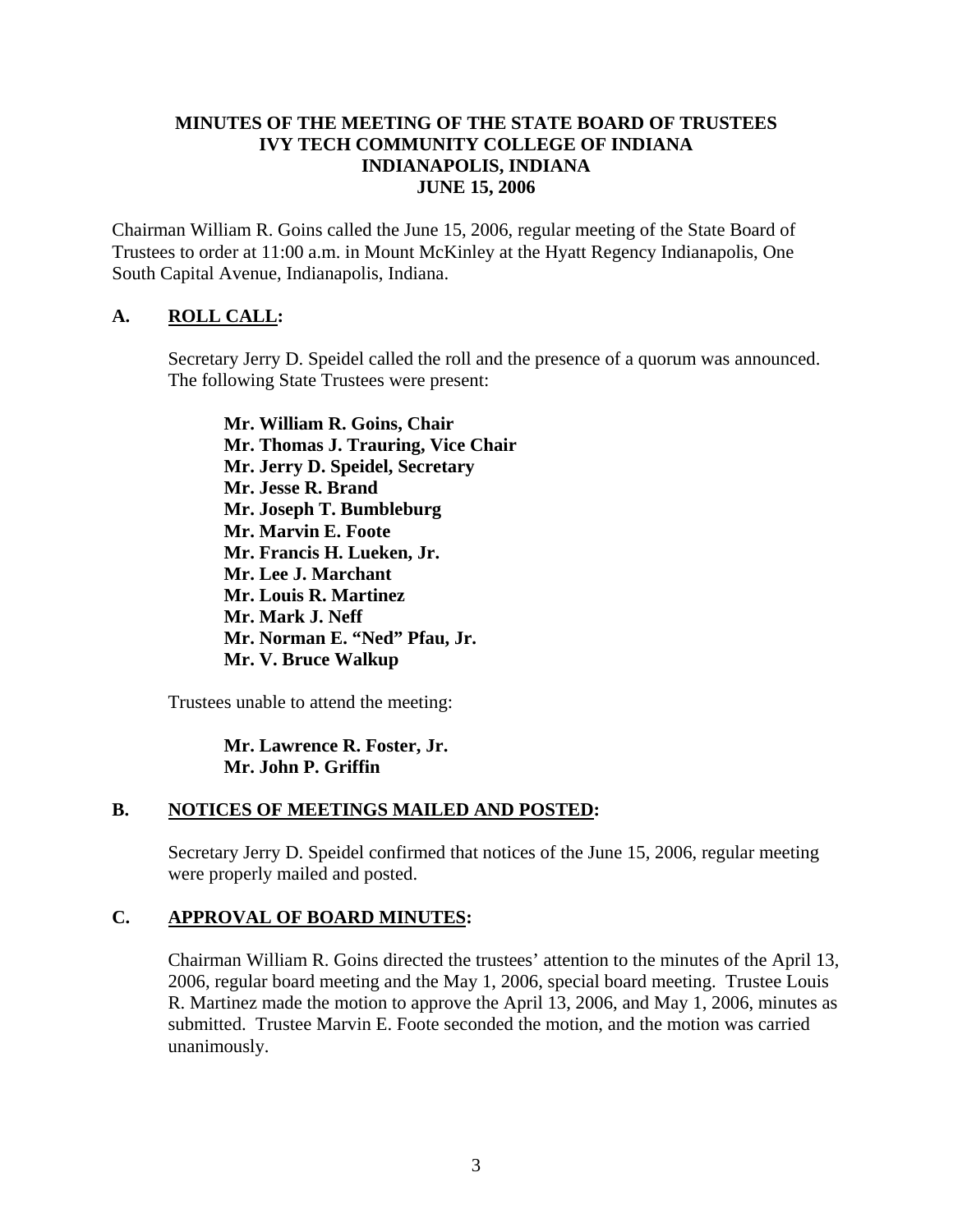### **BOARD MINUTES JUNE 15, 2006**

# **D. STATE OF THE COLLEGE:**

Chairman Goins called on President Gerald I. Lamkin for the **President's Report.**

- President Lamkin introduced the new chancellor for Region 8/Central Indiana, Dr. Hank Dunn, and called on him for remarks. Dr. Dunn said that he appreciates the opportunity to become part of Ivy Tech Community College. He sees it as a vibrant community college that is growing. He is impressed with the fact that we have a strategic plan and that we are already doing so many things that many other colleges aspire to do. He said that he has found everyone to be welcoming and cordial and it is a pleasure to be here.
- President Lamkin noted that all of the state trustees had in front of them a copy of the Sunday, June 4, 2006, *The Muncie Star Press*, courtesy of Region 6 Interim Chancellor Gail Chesterfield. He pointed out that nearly the entire main section of the paper focused on different aspects of Ivy Tech, from the history of the College to programs and services it provides today. President Lamkin thanked Interim Chancellor Chesterfield for bringing in those copies for the trustees.
- Before the trustees approve the 2006-07 budget for \$267 million later today, President Lamkin said he wanted to share some interesting statistics to show how far the College has come. The June 30, 1973, Annual Report showed the College's budget as \$8 million. Of that, \$1.4 million was from student fees and \$4 million was from the state. This year from the state, Ivy Tech will receive \$157 million and \$108 million will come from student fees.
- President Lamkin next called on Region 1 Chancellor Lupe Valtierra for an update on an upcoming regional event. Chancellor Valtierra told the trustees that they would be invited to the official ribbon cutting ceremony for the new Valparaiso campus to be held on September 6, 2006. He reported that at their last regional board meeting, the architects and construction managers reported that the project is 99.5 percent complete. He concluded by saying that the timeline on this project was very aggressive, but it has been a great experience and he looks forward to the building being open for the students.
- Next, President Lamkin called on Region 11 Chancellor Jim Helms for comments about more regional events. Chancellor Helms first thanked everyone who attended the groundbreaking ceremony in Madison. He said it was a successful event and many people were in attendance. He announced that the ribbon cutting and dedication ceremony for the new riverfront facility in Lawrenceburg will be on Sunday, October 15, 2006, and that official invitations will be sent out well before the occasion.
- President Lamkin called on Dr. Rebecca Nickoli, Executive Director of Academic Support Services, for a report on the Higher Learning Commission. Dr. Nickoli said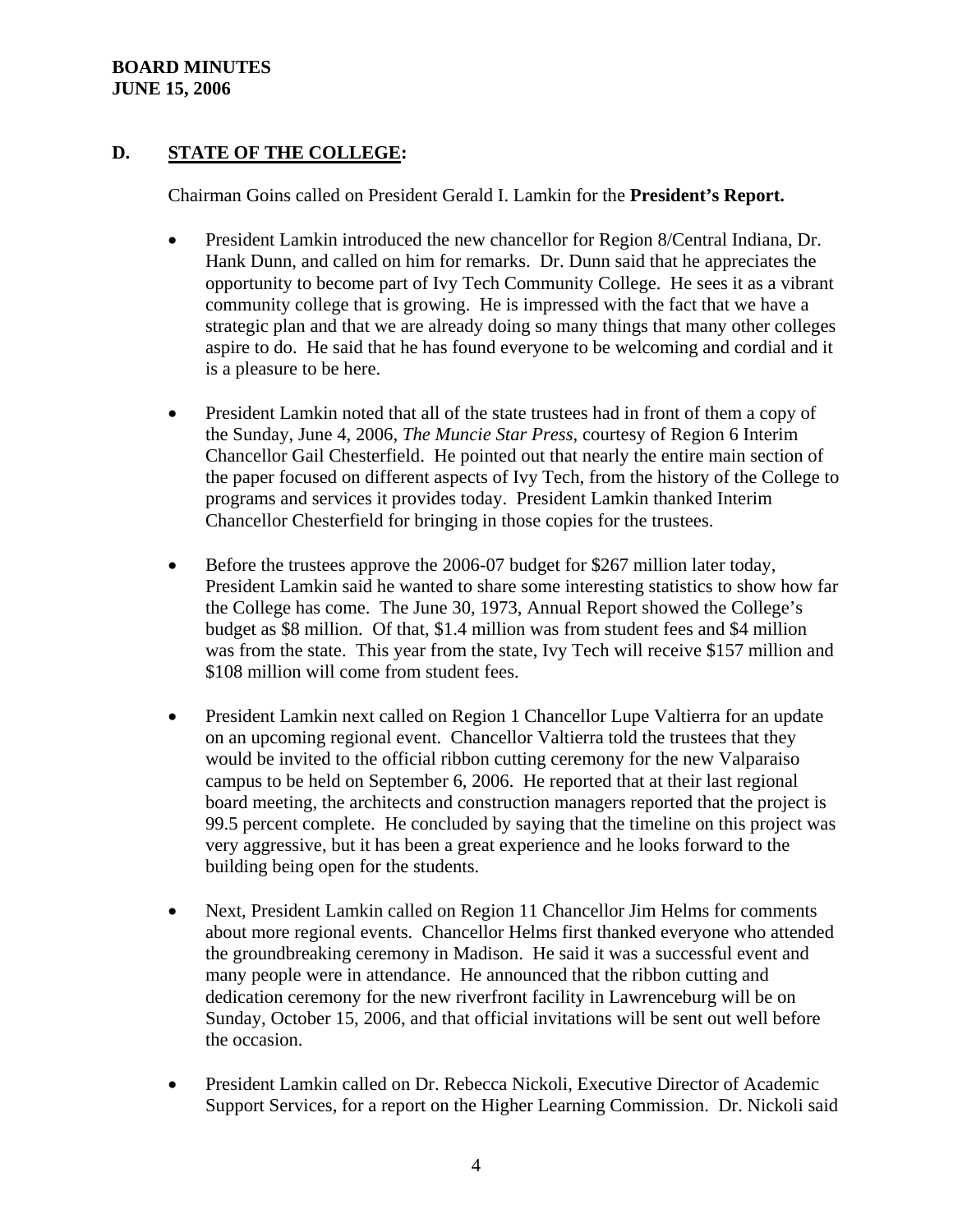that since the last state board meeting, the College received the final report of the focus visit by the Higher Learning Commission team who came in March. They had determined that rather than doing a conventional focus visit, they would provide advice to prepare us for our comprehensive visit which is scheduled for sometime during the 2008-09 academic year. The team provided excellent advice for us in their report, such as suggesting that the College conduct an economic impact study. They also provided a wealth of advice about the technical considerations of the College, in particular the Banner/IIS Project and distance education. Dr. Nickoli said that all of the advice will be shared with the new self-study steering committee that will begin preparations for the 2008-09 comprehensive visit. The steering committee's first meeting is June 26, and Dr. Nickoli said that the trustees would be updated throughout the preparations for that self study.

- President Lamkin next called on Vice President for Development, Chuck Harris, for a report on the latest Cornerstone Society event. Vice President Harris said that the second annual recognition function for the Cornerstone Society was held on June 11 at the Indianapolis Museum of Art. This function was to recognize those donors who have made a planned gift—either as an irrevocable current gift or as a provision in their wills—to help provide for the future of the College. Vice President Harris mentioned in particular two attendees, Ralph and Margaret Sipes from Region 11. Margaret has been a faculty member and a librarian at the Madison campus for years, and her husband, Ralph, is a professor at Hanover College. They both have a love for Ivy Tech and overcame some obstacles to attend this event. Vice President Harris said that this is the kind of love and dedication for Ivy Tech that is seen in so many of the Cornerstone Society members, which now totals more than 80. Vice President Harris said that he is willing to travel to meet with any of the state trustees to discuss whether a planned gift is the right way for any of them to provide for the future growth and development of Ivy Tech. He thanked the trustees for their support and noted that without it, Ivy Tech would not be a nationally recognized leader in planned giving among two-year colleges as it is today.
- President Lamkin said that a signing ceremony with Indiana's Adjutant General Martin Umbarger was originally scheduled to take place today immediately prior to the start of this Board meeting, but, since General Umbarger was attending the funeral of a fallen soldier from Indiana, this signing will be rescheduled. President Lamkin said that he will sign this agreement on behalf of the College acknowledging that Ivy Tech will become a 5-Star Employer Supporter of National Guard and Reserve members. This means that Ivy Tech will promote training for managers and supervisors to effectively manage their employees who serve, review employee policies to ensure compliance with the Uniformed Serviced Employment and Re-Employment Rights Act Law, advocate employee service in the National Guard and Reserve, and promote the mission of Employer Support of Guard and Reserves (ESGR).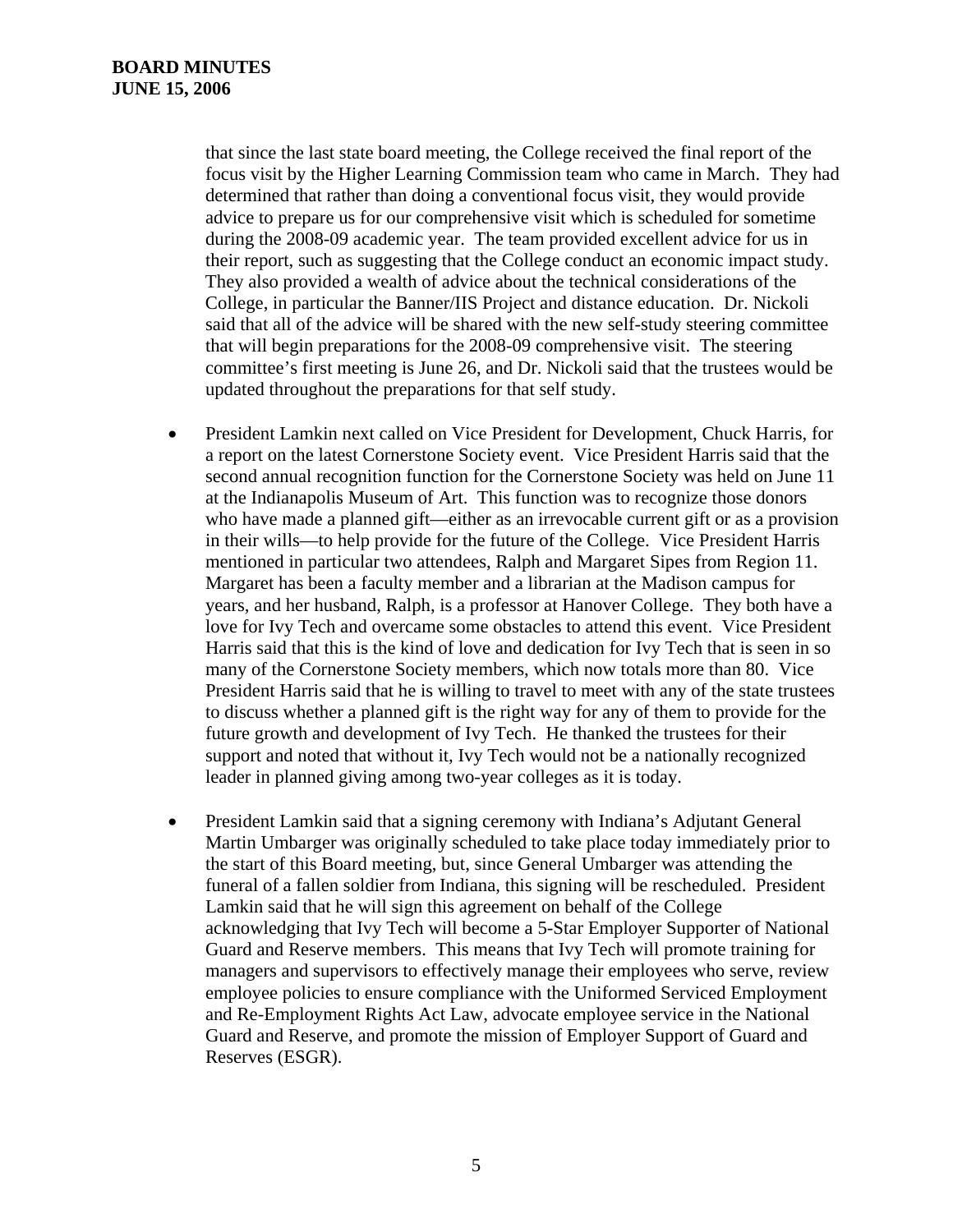### **BOARD MINUTES JUNE 15, 2006**

• President Lamkin concluded his report by saying that he would join Governor Mitch Daniels and the Indiana delegation on their trip to Japan and Korea from June 17 to 28. Other upcoming events he reminded the trustees about included the Sample Awards luncheon on June 29 at The Marott in Indianapolis; a special Board meeting to approve the biennial budget on Friday, July 14; and the next State Board meetings in Madison at the Clifty Inn on August 9 and 10. President Lamkin thanked all of the trustees for their support of the College and said that it is because of their efforts that the College is the success that it is today.

Chairman Goins added that he was fortunate enough to attend nine of the 14 commencement ceremonies this year, and he thanked all of the chancellors and their staffs for doing such a wonderful job. He said that he appreciates all of the trustees who participated in the ceremonies in their regions and those who were also able to attend other ceremonies.

### **E. TREASURER'S REPORT:**

Chairman Goins called on Bob Holmes, Vice President for Finance/Treasurer, for the **Treasurer's Report**.

• Treasurer Bob Holmes said that we have completed 11 months of the 2005-06 fiscal year and we will begin the year-end closeout process in about three weeks. Through May, our revenues have increased by slightly over \$19 million as compared to May of last year. Student fees have grown by \$9 million and state appropriations are up by about \$10 million. Other income is essentially flat as increases in investment income have been offset by reductions in overhead recovery and some internal transfers. Expenditures have grown by about \$20.8 million, and that total includes over \$6 million in expenses associated with the IIS Project. Thus, while expenditures have grown by \$1.6 million more than revenues, \$6.4 million is the result of the IIS Project for which we have been saving for several years, and now are in the process of spending that money. Next, Vice President Holmes announced that, regarding the upcoming Series K bond issue, we expect to sell next week. He directed the trustees to their folders and to three documents for their review. The first item is a copy of the presentation that was made to Standard and Poors, Fitch, and the bond insurers. It provides information about the College and Foundation, including the educational programming, student demographics, enrollment, facilities, and finances. The second items were credit reports from Standard and Poors and Fitch. Standard and Poors reaffirmed our A+ rating but revised its rating outlook from stable to positive. Reading from the report, Vice President Holmes said, "This revision reflects the community college system's position in the state's higher education system and continued healthy financial operations including consistent generation of good operating surpluses, enrollment growth, and maintenance of manageable debt levels. The A+ rating for Ivy Tech reflects a history of solid state support from Indiana, AA+ stable issuer credit rating; very strong systemwide enrollment growth with estimated FTE of 43,184 students in 2005-06, a 52 percent increase from 2000-01. The all encompassing nature of the security pledge consisting of all academic fees, including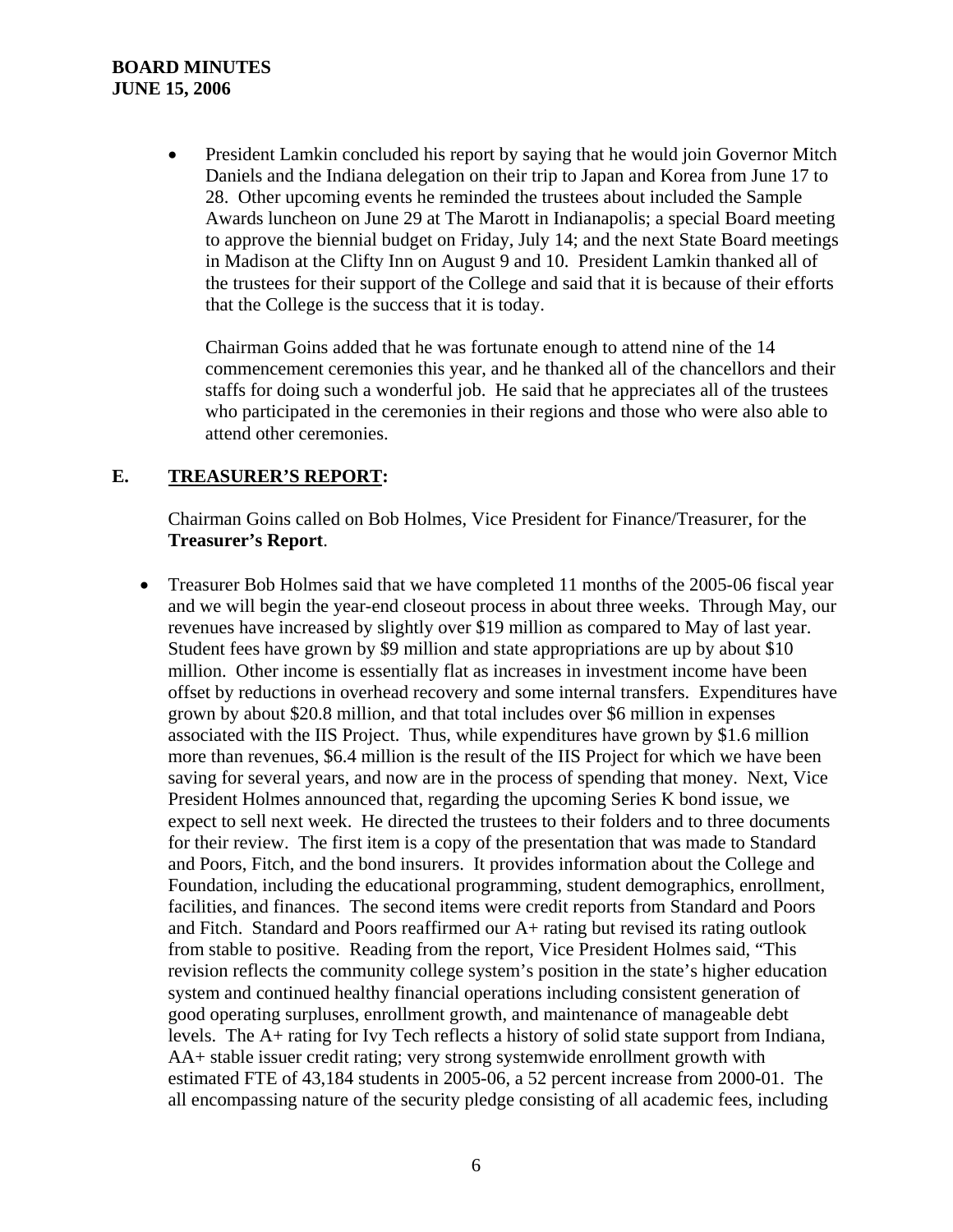tuition. A large system with a network of 14 regions and 23 campuses located throughout the state, a seasoned management team with a clear strategic vision of the future, strong financial performance with a history of operating surpluses and an \$18.2 million surplus in fiscal year 2005 and the bonds' relatively short average life to the final maturity in 2026. An offsetting credit factor is the low level of appropriations on a per FTE basis, and in addition, although the enrollment growth has been managed to date, there is concern with the continued growth that the school might face additional capital projects. However, Ivy Tech does not receive legislative approval for any additional projects." Vice President Holmes said that Ivy Tech was also reviewed by Fitch Ratings, and they provided a rating of AA- with a stable credit outlook. Each rating agency has its own point of emphasis, and in their varied review, Fitch states "the AA- rating is based on the replacement funds provided by the state for tuition and fees used to pay debt service as well as Ivy Tech Community College's increasing enrollment, campus locations throughout the state, solid financial performance, and financial flexibility provided by non-tenured faculty. Fitch believes that the financial strength and stability of Ivy Tech is largely due to the experienced management team coupled with the College's ability to respond to changing enrollment demands through the use of non-tenured faculty. The major concerns are low liquidity and limited fundraising ability." This report is also included in the trustees' folders. President Lamkin and Trustee Trauring both thanked Vice President Holmes and his staff for doing an outstanding job. Vice President Holmes called for questions, and there were none. Trustee Marvin E. Foote moved that the Treasurer's Report be approved. Trustee Louis R. Martinez seconded the motion, and the motion carried unanimously.

## **F. COMMITTEE REPORTS:**

**Item 1** Reporting for the **Executive Committee**, Chairman Goins reported that the Executive Committee met on May 31, 2006, and that the trustees had already received a memorandum summarizing those discussions. At this meeting, Executive Committee members Goins, Trauring, Speidel, Griffin, and Martinez approved **Executive Committee Resolution Number 2006-1, Resolution Approving and Authorizing the Sale of the Ivy Tech Community College Student Fee Bonds, Series K**. A signed copy of the resolution will be included as an attachment to the June State Board minutes.

> Chairman Goins called on Trustee Trauring to present Resolution Number 2006-26, and to present the names of all recommended candidates to fill each regional trustee vacancy. Trustee Trauring made the motion to appoint and/or reappoint the following candidates to the respective regional boards:

| <b>Region 1</b> | Raymond V. Komenich                    | Education               |
|-----------------|----------------------------------------|-------------------------|
| <b>Region 2</b> | Hardie Blake<br>Richard A. VanPuffelen | Commerce<br>Agriculture |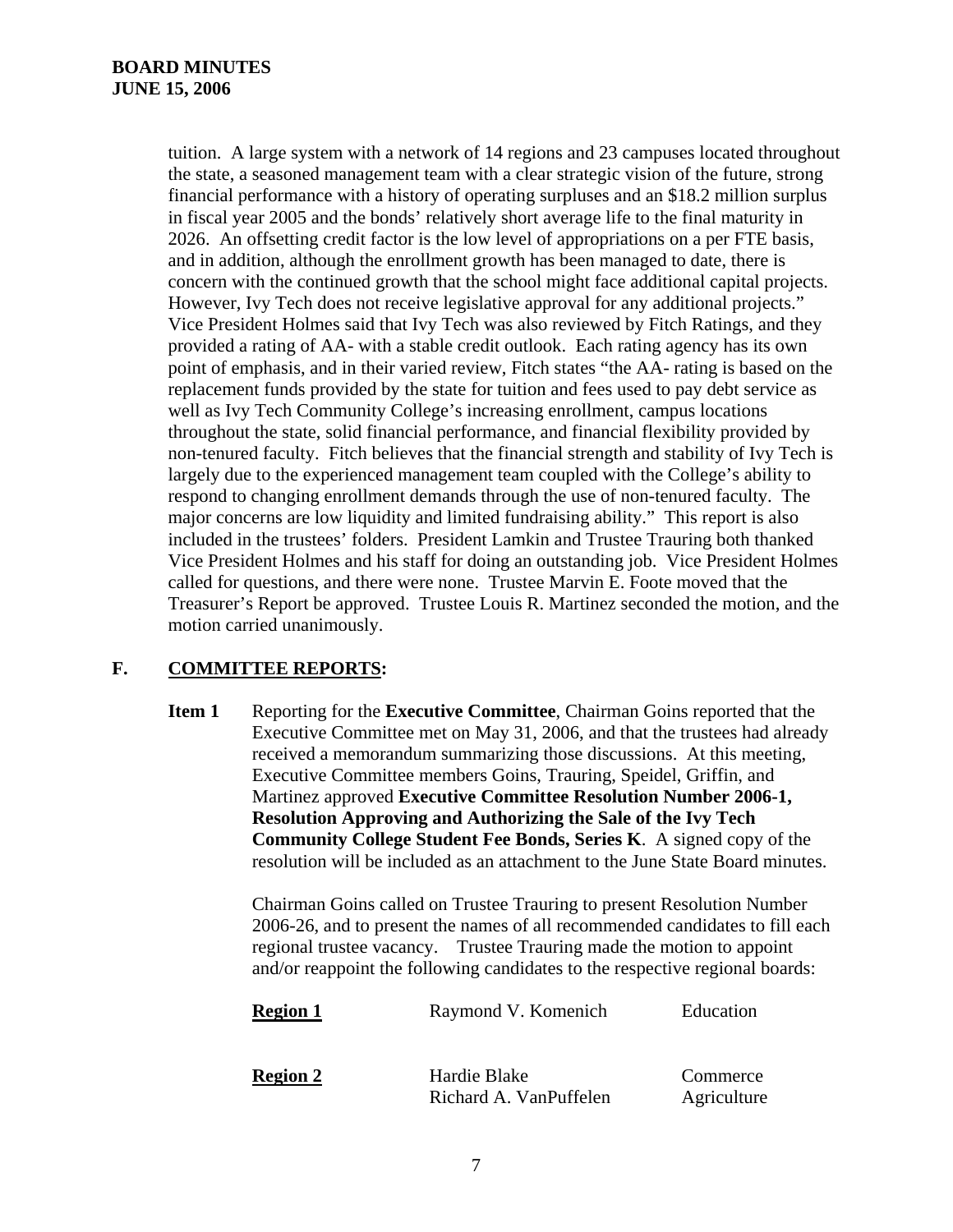| <b>Region 3</b>  | L. Burton Wygant<br>Frederick E. Roberts<br>John R. Thomas  | Education<br>Labor<br>Commerce         |
|------------------|-------------------------------------------------------------|----------------------------------------|
| <b>Region 4</b>  | Kevin M. Caress<br>Robert C. Pahl<br>Kathryn A. Vernon      | Education<br>Manufacturing<br>Commerce |
| <b>Region 5</b>  | James B. Clary<br>Gregory P. Aaron                          | Commerce<br>At-Large                   |
| <b>Region 7</b>  | Michael A. Pleasant<br><b>Ed Carmichael</b>                 | Labor<br>Agriculture                   |
| <b>Region 10</b> | Diane McKinney<br>John M. Burnett<br><b>Richard Beckort</b> | At-Large<br>Education<br>Agriculture   |
| <b>Region 11</b> | John V. Kime<br>Lillian S. Livers                           | Labor<br>Commerce                      |
| <b>Region 12</b> | William S. Doty<br>David E. Gunn<br><b>Karen Watkins</b>    | Manufacturing<br>At-Large<br>Labor     |
| <b>Region 14</b> | Frank Nardi<br>Jerry Lambrecht<br>John A. Maloy, Jr.        | At-Large<br>Agriculture<br>Education   |

Trustee Bumbleburg seconded the motion to approve **Resolution Number 2006-26, Appointment and Reappointment of Regional Trustees**, and the motion carried unanimously.

**Item 2** Chairman Goins suggested that the Board consider the following 7 resolutions as a single consent action since each had been thoroughly discussed in the Budget & Finance Committee meeting and with the entire Board in the Joint Committee meeting earlier this morning. With the Board fully apprised of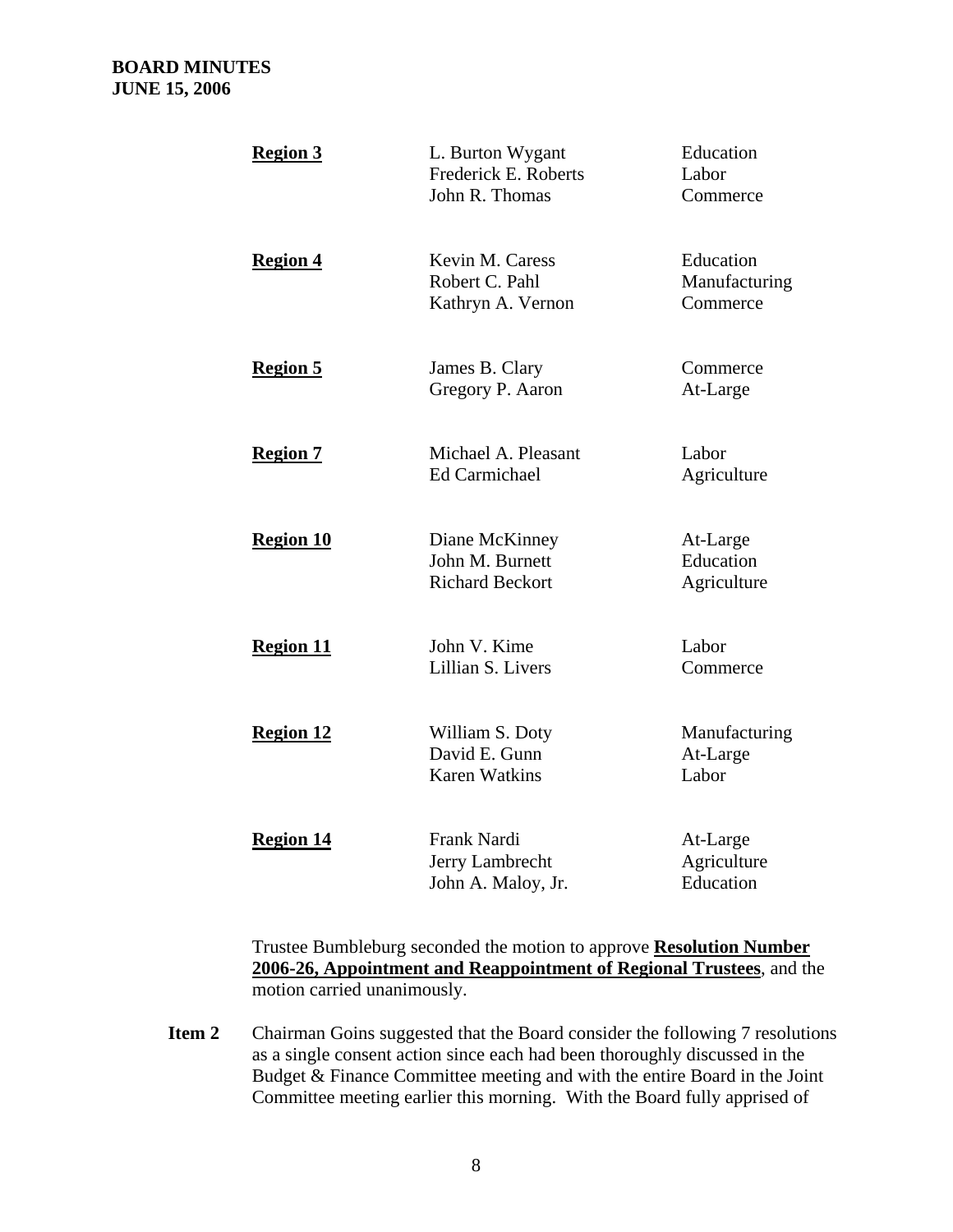each proposed resolution, Trustee Jerry D. Speidel moved that the 7 resolutions be adopted. Those resolutions are delineated as follows:

**Resolution Number 2006-27, Approval of the College 2006-07 Fiscal Year Internal Operating Budget**

**Resolution Number 2006-28, Approval of Contract Extension for Statewide Marketing/Advertising Services**

**Resolution Number 2006-29, Approval of Contract Award for Advertising Services, Region 3**

**Resolution Number 2006-30, Approval of Arrangement with Indiana Higher Education Telecommunication System (IHETS) for College Data, Video, and Internet Circuits and Services**

**Resolution Number 2006-31, Approval of Facilities Management Contract, Region 8**

**Resolution Number 2006-32, Approval of Additional Funds for the Custodial Services Contract Due to Adding Additional Space at Region 12**

**Resolution Number 2006-33, Approval of Purchase of Assessment Instrument from American College Testing (ACT)**

Trustee Martinez seconded the motion to approve the above 7 resolutions, and the motion carried unanimously.

**Item 3** Chairman Goins suggested that the Board consider the following 2 resolutions as a single consent action since each had been thoroughly discussed in the Planning & Education Committee meeting and with the entire Board in the Joint Committee meeting earlier this morning. With the Board fully apprised of each proposed resolution, Trustee Mark J. Neff moved that the 2 resolutions be adopted. Those resolutions are delineated as follows:

#### **Resolution Number 2006-34, Approval of New Programs**

### **Resolution Number 2006-35, Approval of the Awarding of the High School Diploma by Ivy Tech Community College**

Trustee Marvin E. Foote seconded the motion, and the motion carried unanimously.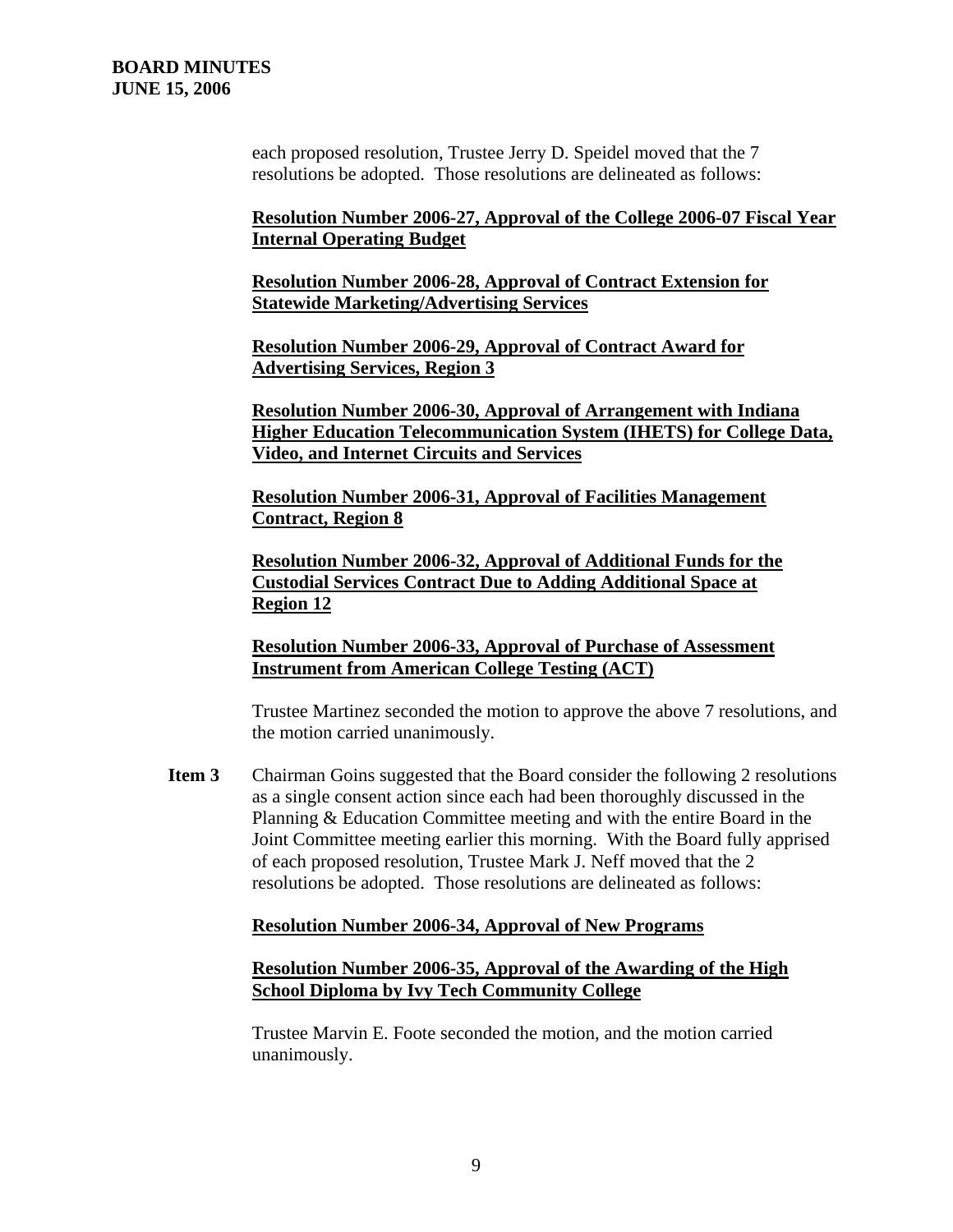At this time, Trustee Neff announced that the 2006 Glenn W. Sample Award winner is Dr. Vesta Whisler from Region 6. President Lamkin asked Interim Chancellor Gail Chesterfield for comments about Dr. Whisler. Interim Chancellor Chesterfield said that Dr. Whisler has been with the College for a number of years and exemplifies the faculty at Ivy Tech. Dr. Whisler completed her doctorate degree a few years ago, and she is more famously known right now throughout the state as developing an online faculty certification course. Many of the faculty from all of the regions have been taking that online certification course, and a frequent comment is the fact that the course is challenging. In addition to working well with her students and developing the online delivery of courses, Dr. Whisler is also committed to the community and providing services. For example, during the Thanksgiving holiday, she spent personal time in Florida working with the American Red Cross to help hurricane victims. Interim Chancellor Chesterfield said Dr. Whisler is very worthy of this award.

**Item 4** Chairman Goins suggested that the Board consider the following 6 resolutions as a single consent action since each had been thoroughly discussed in the Buildings, Grounds, and Capital Committee meeting, and with the entire Board in the Joint Committee meeting earlier this morning. With the Board fully apprised of each proposed resolution, Trustee Trauring moved that all 6 resolutions be adopted. Those resolutions are delineated as follows:

> **Resolution Number 2006-36, Approval of the Priority Ranking Measures for Capital Projects for the 2007-09 Biennium and Subsequent Biennia**

**Resolution Number 2006-37, Approval of the Current Community Support Measure for Capital Projects for the 2009-11 Biennium and Subsequent Biennia**

**Resolution Number 2006-38, Approval to Purchase 0.196 Acres of Improved Land at 603 Colonial Avenue in Evansville, Region 12**

**Resolution Number 2006-39, Approval to Exercise a Renewal Option for the Tucker and Jones Buildings in Marion, Region 6**

**Resolution Number 2006-40, Approval of a Lease for and Renovation of Space in the International Medical Group Building at 2960 North Meridian Street in Indianapolis, Region 8**

**Resolution Number 2006-41, Approval of a Third Technical Amendment to Resolution Number 2001-54 for the Approval of a Construction Management Firm for the Valparaiso New Construction Project, Region 1**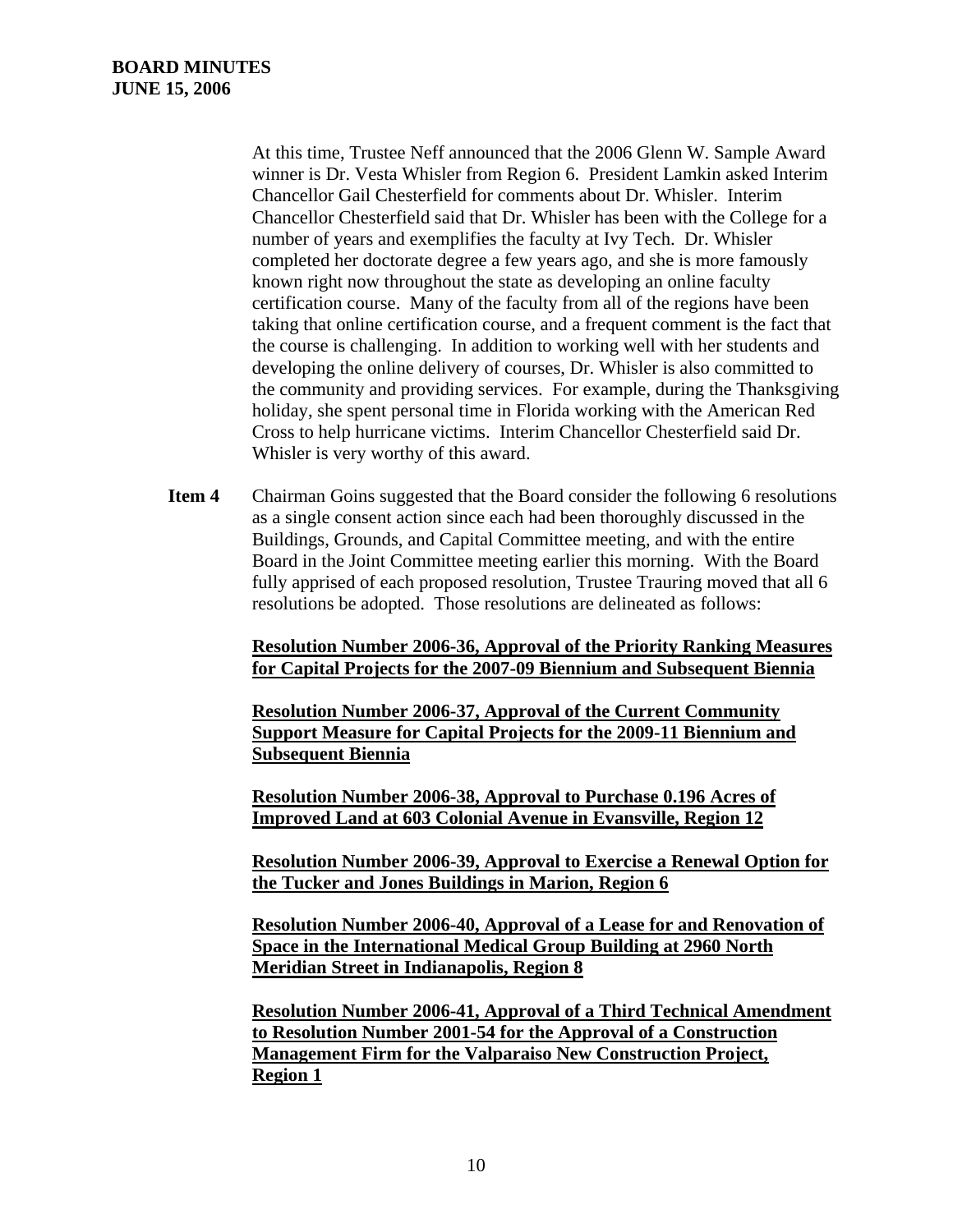Trustee Jesse R. Brand seconded the motion to approve the above 6 resolutions, and the motion carried unanimously.

At this time during the regular meeting, Chairman Goins called a public hearing for the consideration and awarding of a Public Works contract for the New Construction Project in Valparaiso, Region 1. Trustee Trauring moved that Resolution Number 2006-42 for the awarding of a contract for the New Construction Project in Valparaiso be approved. Trustee Martinez seconded the motion. Chairman Goins asked if anyone in attendance had anything to present to the Board regarding this Resolution, and no one came forward. Chairman Goins called for a vote to approve **Resolution Number 2006-42, Approval of the Valparaiso New Construction Project Contracts, Region 1**, and the motion carried unanimously.

**Item 5** Chairman Goins called upon Trustee Bumbleburg to give the **Audit Committee Report**. Trustee Bumbleburg said there were no action items to be brought forth at this time.

> Chairman Goins thanked all of the trustees for doing a great job serving on their committees.

### **G. OLD BUSINESS:**

Chairman Goins called for old business.

• Trustee Trauring said that a little over three years ago, he received a call from Governor Frank O'Bannon appointing him as a trustee of Ivy Tech. He said this appointment came as a surprise to him because he did not know Governor O'Bannon, had never talked to him or otherwise showed support. He added that it has been wonderful experience serving with the fine people on this Board. He said that Trustee Griffin served with him this year on the Buildings, Grounds, and Capital Committee, and he is sharp. Trustee Griffin studied the bid documents and saved the College several hundred thousand dollars on the award of a construction management contract. This was something left to the trustees' discretion, Trustee Griffin caught it, and it saved money for the taxpayers of the state. Trustee Trauring went on to say that it has been a pleasure to get to know Trustee Lee Marchant this year; he has a vast knowledge of the College and will be a valuable trustee. Trustee Trauring said that Trustee Neff always knows the right questions to ask, and he is very skilled, especially in the area of finance, and he will be valuable to the Board. Trustee Bruce Walkup is a man of action and likes to get things done, which is important in our current status here at the College—we need to get things done, and Trustee Walkup will see to that. Trustee Foote is a compassionate man who truly cares about the students, the faculty, and the staff. Trustee Jerry Speidel is a lifelong student and also a close friend beyond their roles at Ivy Tech. Trustee Trauring said that whenever he needed something, Trustee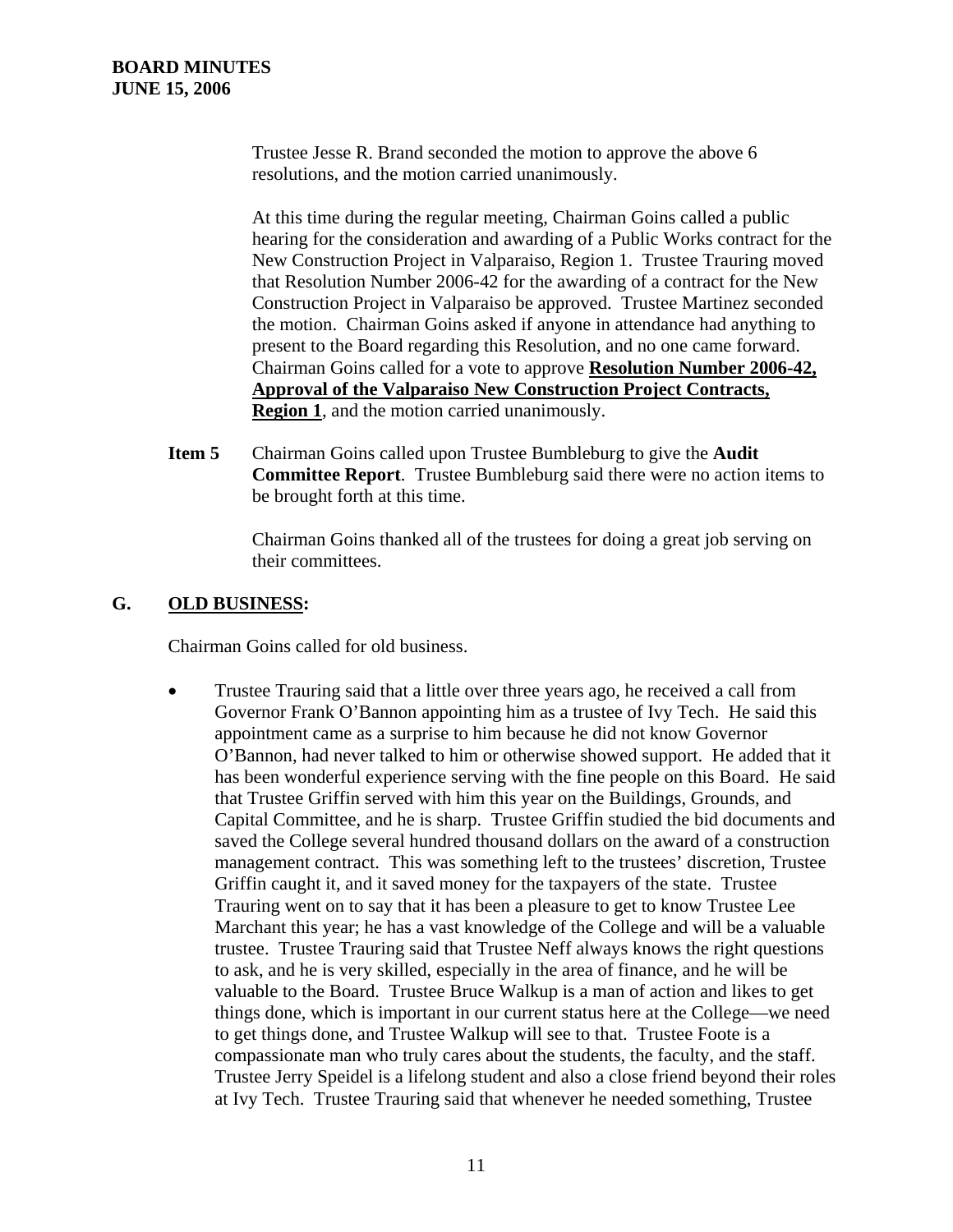Speidel was the first to offer help. He said that Chairman Goins was the first trustee he met when he attended his first meeting. Chairman Goins is a consensus builder, and could not be a better person to chair this Board, and he will truly treasure his friendship for life. Trustee Trauring said it was a pleasure to work with President Lamkin and to see the work that he has done. He has gathered great people around him and has helped build a great college into something that is recognized nationally as a premier community college. Trustee Bumbleburg has an unbelievable memory, and he has been enormously valuable in tracing the history of actions taken by the Board and putting them in context. Trustee Jesse Brand has very strong leadership characteristics. He goes right to the bottom line on issues and asks the right questions, and he feels that the Board will rely on him greatly as the College moves forward. Trustee Lou Martinez is an idea guy who is always thinking of what we are doing, what we have done, and what we should be doing, with the latter being an important function of this Board. Nobody combs through the paperwork, nobody looks over the budget, nobody spends as much time on detail as Trustee Francis Lueken, and he applauded his efforts. Trustee Ned Pfau is solid, has great judgment, and knows what is important and what is not. This has been a great bunch of people that he has had the privilege to serve with. Trustee Trauring said he wanted to leave the trustees with ideas to think about for the future. His suggestions are as follows:

- $\triangleright$  Create a statewide mentor program. When a prospective student first contacts an Ivy Tech region, he or she should be immediately introduced to a trained adult counselor or person who can act as an educational mentor to ensure that the student feels that he or she is being assisted by someone who cares and will help guide them through the entire process. He knows that Ft. Wayne already has a similar program in place, and the trustees need to be looking at how they can help students through the process. He said that young students do not know where to go or what to do when they first get to college and it is important that they be mentored.
- $\triangleright$  Create more buy in from the local communities so the focus of the legislature is shifted away from funding the College's capital projects and instead funding the operation and maintenance of our buildings, something they do not fund now. This would also enable the local communities to raise the money for capital projects. We need to expand our informational technology and the ability for distance education, but we cannot do that right now because we do not have the money. We also need to find a way to secure proper funding so that all College employees can earn an appropriate wage. Getting the legislature to provide funding for other things and letting the local communities be accountable for funding capital projects is a new idea and is at least worth studying.
- $\triangleright$  Dramatically increase the full-time faculty and quickly and substantially diminish our reliance on adjunct or part-time faculty.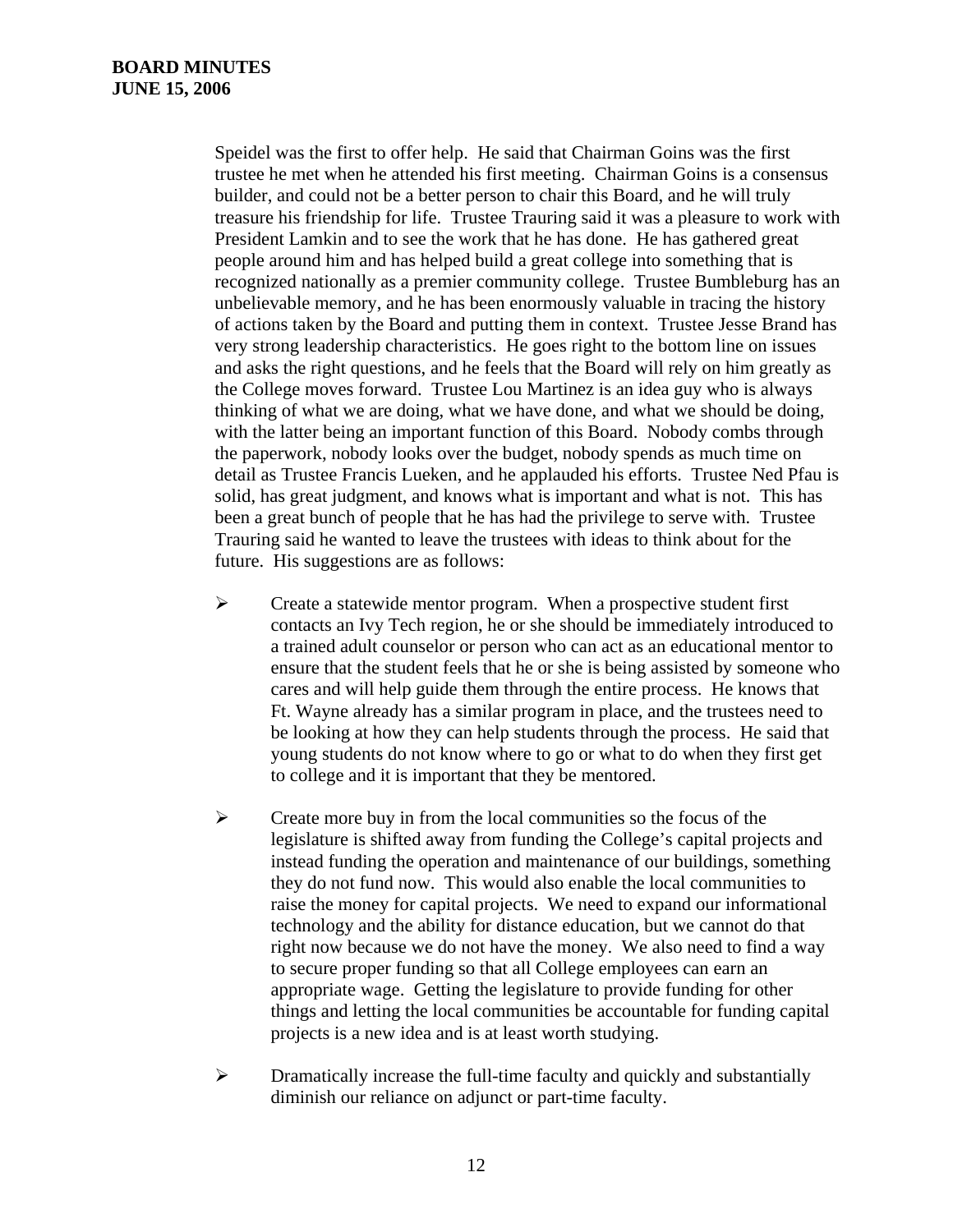### **BOARD MINUTES JUNE 15, 2006**

- $\triangleright$  Adopt and implement a broad base diversity plan. This is something that Trustees Martinez and Brand have talked about, and we all feel that we need to increase the number of minorities in positions of administration, faculty, and even in student enrollment. That might mean that we have to go into the high schools and recruit minority students and go to Black colleges to recruit faculty. We need to increase our cooperation with inner city schools and other schools for joint degree programs. Let students in high school know that there are career opportunities for them, other than selling drugs or otherwise getting in trouble.
- $\triangleright$  Reject the thought of consolidating our regions. He has spoken passionately about this before. Local control aids in local fundraising, assists in locating qualified local residents for faculty and administrative positions, and allows for immediate responses to local economic issues. It also reduces political in-fighting over the dollar. If you have the consolidation of regions, it will exasperate existing problems.
- ¾ Institute additional oversight and controls for the expenditure of unspent carry forward dollars. This is a potential time bomb that could severely embarrass the College if there are not proper controls that are immediately addressed. This is not a criticism as far as what is being done now, and it is not a suggestion that there is anything improper going on. But there is an opportunity for mischief right there involving big dollars with inadequate control, and it should be addressed.
- $\triangleright$  Study in depth the new strategic plan that is being implemented. He is specifically concerned if the quality of the results is measured. It measures numbers that we are putting out, but if we are transferring students into four-year institutions, those institutions are going to be very concerned about the quality education of those who received the two-year associate degree. He also does not recall that this Board has ever voted on or approved the revised strategic plan, and that is something that this Board needs to do as it is certainly within their purview and something that should not be abdicated.
- $\triangleright$  Consider revising the meeting schedule. The trustees need to spend more time in Executive Session and less time doing administrative, perfunctory matters.
- ¾ Develop an immediate plan to increase Ivy Tech's information technology capabilities. We might need legislative help on this. By early 2008, one of 10 college students will be enrolled in an on-line degree program according to a Boston-based market research firm called EdVenture. He thinks we are getting behind the curve in this area, and this is probably something that deserves more focus.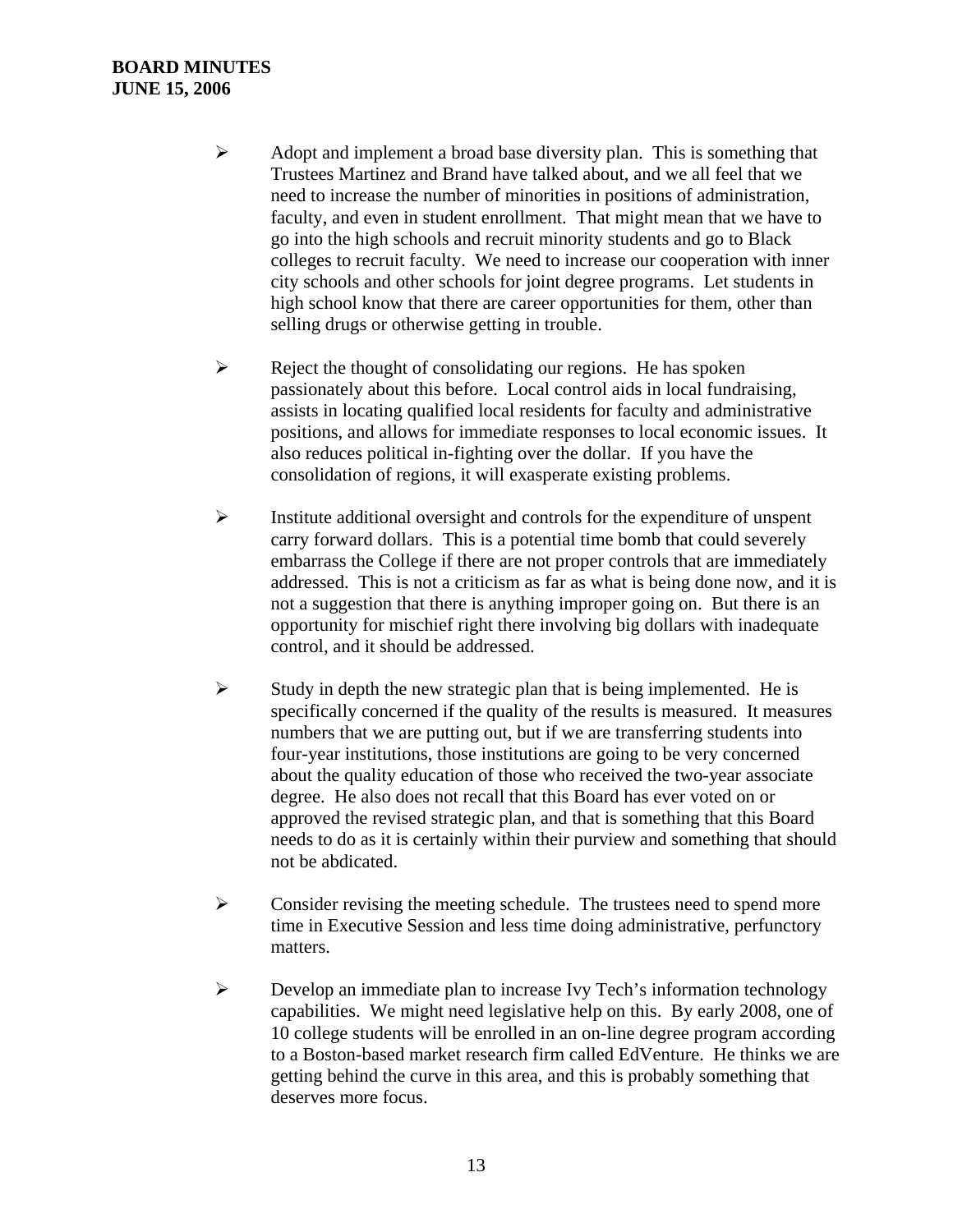- ¾ Establish a college-wide disaster preparedness plan. It is important, not only for pandemics, but fires, tornadoes, and other things that could interrupt the usage of our buildings, especially when there is a good effort being made to increase the efficiency of the use of our facilities.
- $\blacktriangleright$  He said he would miss everyone, and he thanked everyone.

### **H. NEW BUSINESS:**

Chairman Goins called for new business.

- Chairman Goins called for the nomination of board officers, and Trustee Walkup moved for approval the following:
	- 1) Board Officers: William R. Goins, Chairperson; Jesse R. Brand, Vice Chairperson; and Marvin E. Foote, Secretary; each to serve in these roles for only one year pursuant to the By-laws, and
	- 2) Executive Committee: William R. Goins, Chairperson; Jesse R. Brand, Vice Chairperson; Marvin E. Foote, Secretary; V. Bruce Walkup, At-Large; and Mark J. Neff, At-Large, and
	- 3) Standing Committees: Norman E. Pfau, Jr., Chairperson of the Budget and Finance Committee and V. Bruce Walkup to also serve on this committee; John P. Griffin, Chairperson of the Building, Grounds, and Capital Committee; Lee J. Marchant, Chairperson of the Planning and Education Committee; Mark J. Neff, Chairperson of the Audit Committee and Joseph T. Bumbleburg to also serve on this committee, and
	- 4) That the vote on this motion be made by a show of hands and that the numbers be recorded for the minutes, since the By-laws stipulate that a sitting chairperson must be re-elected by a two-thirds majority of the Board.

Trustee Trauring requested an amendment to this motion that includes the appointment of William F. Morris as Assistant Secretary and Mark Husk as Assistant Treasurer.

Trustee Bumbleburg seconded the motion and amendment. Trustee Goins called for a vote of those in favor of the motion to elect said officers by a show of hands. All 12 trustees in attendance voted affirmative, and the motion carried unanimously.

• Chairman Goins called for the nomination of external counsel, and Trustee Neff made the motion to select Ice Miller, LLP, Richard A. Smikle its representative, as external legal counsel to the Board and the College to serve at the pleasure of the